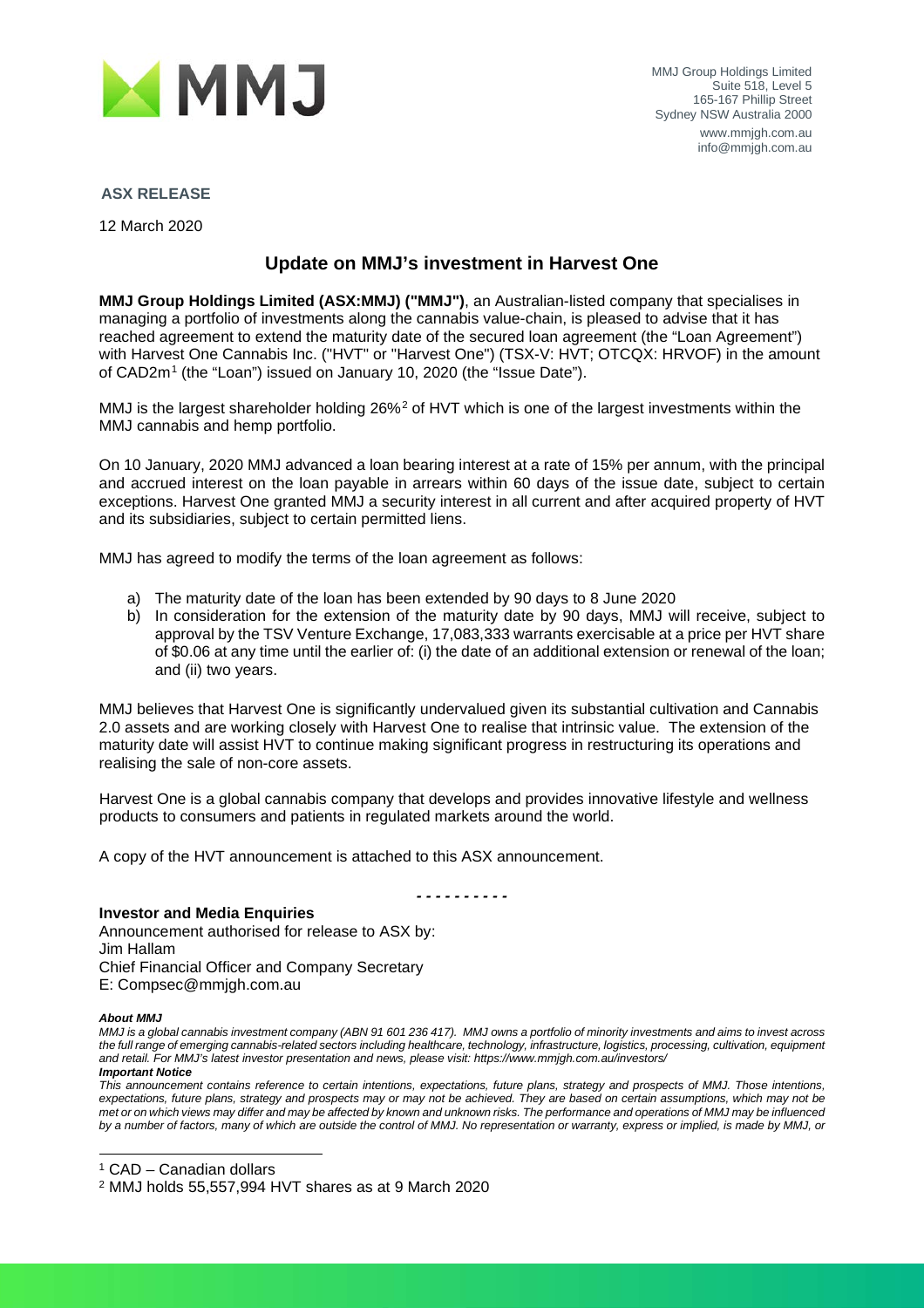any of its directors, officers, employees, advisers or agents that any intentions, expectations or plans will be achieved either totally or partially *or that any particular rate of return will be achieved. Given the risks and uncertainties that may cause MMJ's actual future results, performance or achievements to be materially different from those expected, planned or intended, recipients should not place undue reliance on these intentions, expectations, future plans, strategy and prospects. MMJ does not warrant or represent that the actual results, performance or achievements will be as expected, planned or intended. Nothing in this material should be construed as either an offer to sell or a solicitation of an offer to buy or sell securities. It does not include all available information and should not be used in isolation as a basis to invest in MMJ. This document does not constitute any part of any offer to sell, or the solicitation of an offer to buy, any securities in the United States or to, or for the account or benefit of any "US person" as defined in Regulation S under the US Securities Act of 1993 ("Securities Act"). MMJ's shares*  have not been, and will not be, registered under the Securities Act or the securities laws of any state or other jurisdiction of the United States, *and may not be offered or sold in the United States or to any US person without being so registered or pursuant to an exemption from registration including an exemption for qualified institutional buyers.*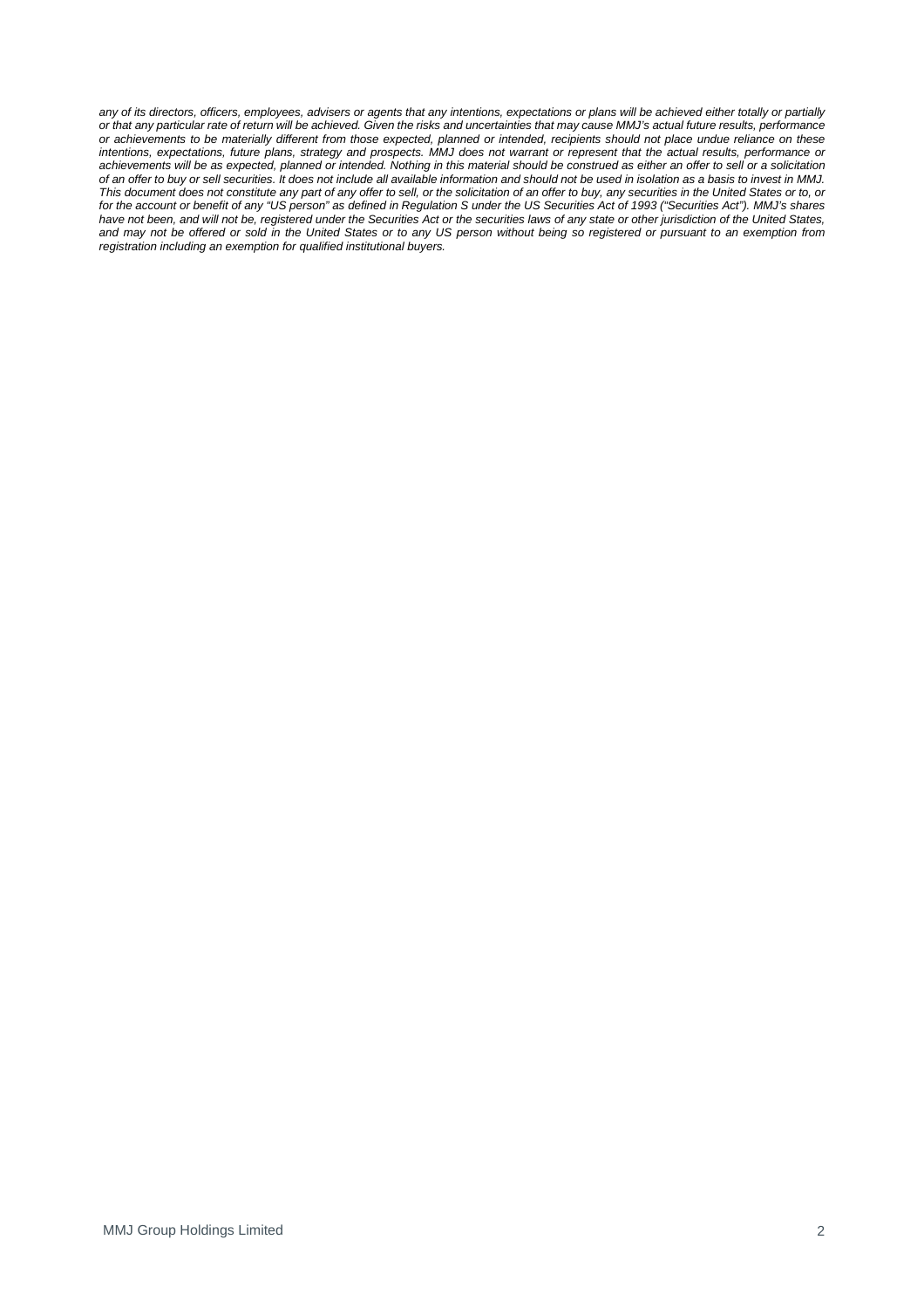

# **Harvest One Announces Amendment to Shareholder Loan**

VANCOUVER, March 11, 2020 /CNW/ - Harvest One Cannabis Inc. **("Harvest One"** or the **"Company") (TSX-V: HVT; OTCQX: HRVOF)** is pleased to announce that MMJ Group Holdings Ltd. **("MMJ")** has agreed to extend the maturity date (the **"Extension")**  of a secured loan agreement (the **"Loan Agreement")** with MMJ, an insider of the Company, for a loan in the amount of \$2,000,000, issued on January 10, 2020 (the **"Loan").** The Loan, as amended, continues to be secured by a general security agreement over all of the present and future assets of the Company, including intangibles, and continues to bear interest at a rate of 15% per annum on the principal amount outstanding. Pursuant to an amending agreement between the Company and MMJ dated March 10, 2020 (the **"Amending Agreement"),** the new maturity date of the Loan is June 8, 2020, subject to earlier repayment in certain circumstances.

In consideration for the Extension, the Company has agreed to issue such number of common share purchase warrants **("Warrants")** equal to the quotient obtained by dividing C\$1,025,000 by \$0.06, being the closing price of the common shares of the Company (the **"Common Shares")** on the TSX Venture Exchange (the **"Exchange")** on March 10, 2020. Each Warrant will entitle the holder to purchase one Common Share at a price of \$0.06 at any time until the earlier of: (i) the date of the extension or renewal of the Loan; and (ii) the second anniversary of the date of the issuance of the Warrants. The issuance of the Warrants is subject to all necessary regulatory and Exchange approvals. Should the Company fail to: (i) obtain Exchange approval; or (ii) deliver the Warrants in a form satisfactory to MMJ on or before April 6, 2020 (the **"Trigger Date"),**  the parties shall, for a period of 14 days following the Trigger Date, negotiate amendments to the Amending Agreement that would preserve the economics of the parties contemplated by the Amending Agreement (a **"Subsequent Amendment"),** and following such 14 day period, to the extent that the Company and MMJ have not entered into a Subsequent Amendment, the Amending Agreement shall be null and void *ab initio* and, for greater certainty, the Loan Agreement shall remain un-amended and in full force and effect.

The Extension and the issuances of Warrants to insiders are considered related party transactions within the meaning of Exchange Policy 5.9 and Multilateral Instrument 61- 101 *Protection of Minority Security Holders in Special Transactions* **("Ml 61-101").** The Company will rely on exemptions from the formal valuation and minority shareholder approval requirements in sections 5.5(g) and 5.7(1 )(e) of Ml 61-101 in respect of such insider participation on the basis of financial hardship. Further details will be provided in the Company's material change report to be filed on SEDAR.